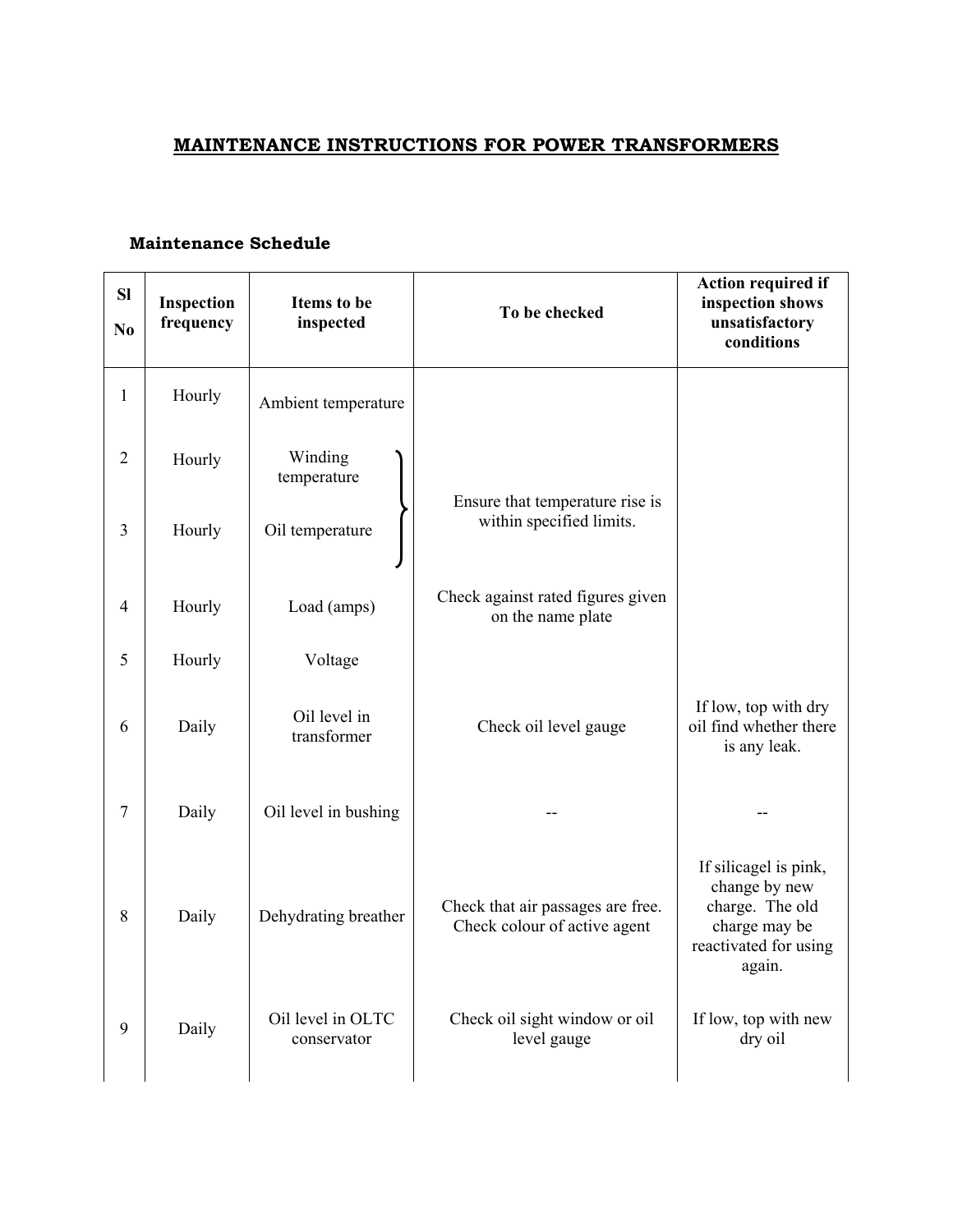| <b>SI</b><br>N <sub>0</sub> | Inspection<br>frequency             | <b>Items to be</b><br>inspected                       | To be checked                                                                  | <b>Action required if</b><br>inspection shows<br>unsatisfactory<br>conditions                                           |
|-----------------------------|-------------------------------------|-------------------------------------------------------|--------------------------------------------------------------------------------|-------------------------------------------------------------------------------------------------------------------------|
| 10                          | Daily                               | Relief diaphragm of<br>OLTC explosion<br>vent         |                                                                                | Replace if cracked or<br>broken                                                                                         |
| 11                          | Daily                               | Cooler fan, bearing<br>motor & operating<br>mechanism | Check the bearings. Examine<br>contacts, check manual control<br>and interlock | Lubricate the bearing.<br>Replace burnt or worn<br>contacts.                                                            |
| 12                          | Quarterly                           | <b>Bushings</b>                                       | Examine for cracks and dirt deposit                                            | Clean the dirt. If<br>cracked or broken<br>replace the bushing.                                                         |
| 13                          | Quarterly                           | Oil in transformer                                    | Check for dielectric strength and<br>water content                             | Take suitable action<br>to restore quality of<br>oil.                                                                   |
|                             | Half yearly or                      |                                                       | Dielectric strength<br>a.                                                      | Filter or replace if<br>BDV is less than<br>specified value.                                                            |
| 14                          | at the<br>end of 5000<br>operations | Oil in the diverter<br>switch of OLTC                 | Water content<br>$\mathbf{b}$ .                                                | Measure the water<br>content using KARL<br>FISHER method.<br>Replace/recondition<br>if exceeds that limits<br>specified |
| 15                          | Yearly                              | Oil in transformer                                    | Check acidity resistivity, tan delta<br>and sludge                             | Filter or replace                                                                                                       |
| 16                          | Yearly                              | Oil filled condenser<br>bushing                       | Refer to the maintenance schedule<br>for OIP condenser bushings                | As recommended                                                                                                          |
| 17                          | Yearly                              | Gasket joints                                         |                                                                                | Tighten the bolts<br>evenly to avoid<br>uneven pressure                                                                 |